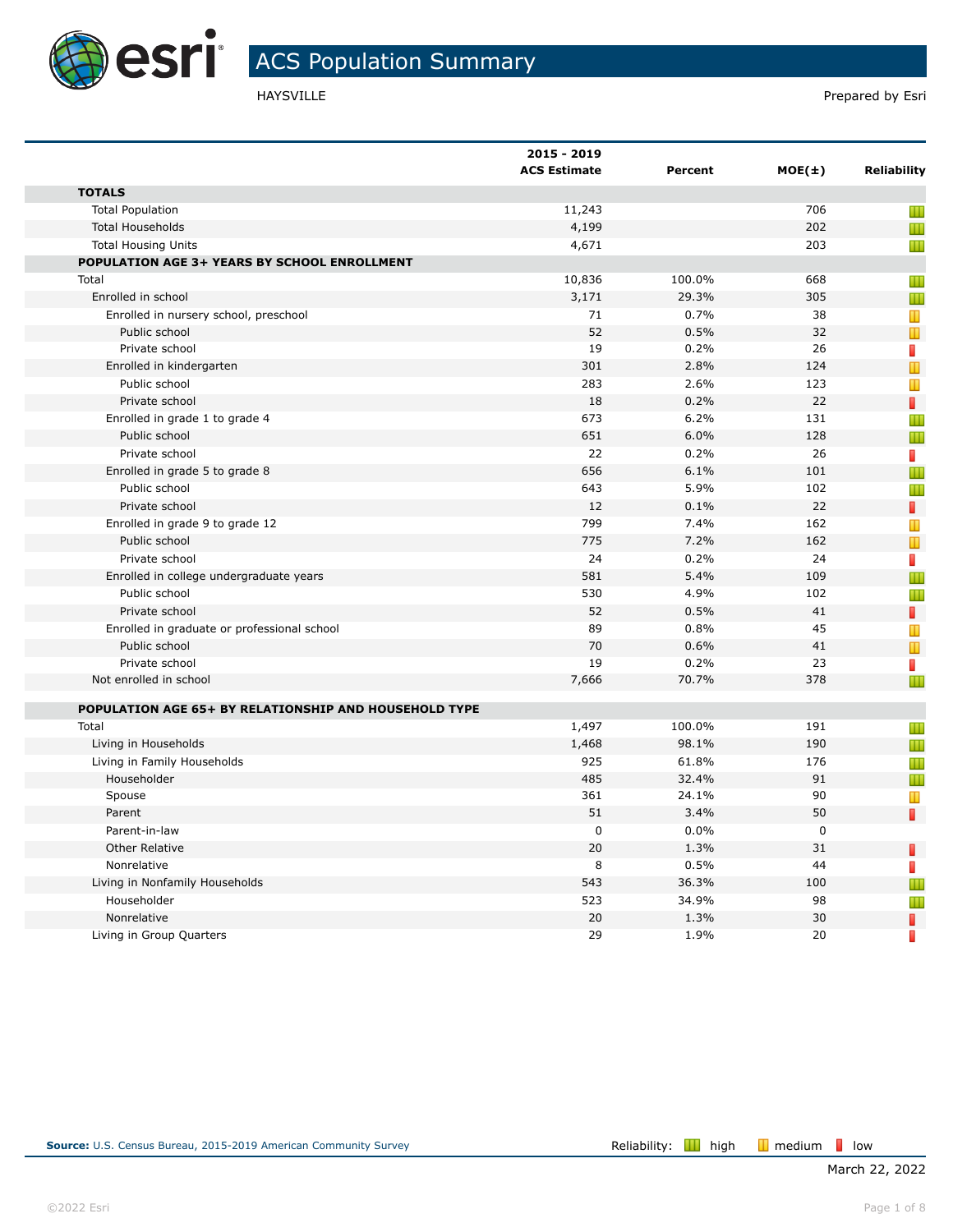

|                                                                                          | 2015 - 2019<br><b>ACS Estimate</b> | Percent | $MOE(\pm)$ | <b>Reliability</b>                                                                                    |
|------------------------------------------------------------------------------------------|------------------------------------|---------|------------|-------------------------------------------------------------------------------------------------------|
| <b>HOUSEHOLDS BY TYPE AND SIZE</b>                                                       |                                    |         |            |                                                                                                       |
| Family Households                                                                        | 2,904                              | 69.2%   | 188        | Ш                                                                                                     |
| 2-Person                                                                                 | 1,181                              | 28.1%   | 132        | Ш                                                                                                     |
| 3-Person                                                                                 | 633                                | 15.1%   | 114        | Ш                                                                                                     |
| 4-Person                                                                                 | 607                                | 14.5%   | 141        | T                                                                                                     |
| 5-Person                                                                                 | 303                                | 7.2%    | 67         | T                                                                                                     |
| 6-Person                                                                                 | 102                                | 2.4%    | 52         | $\mathbf{\mathbf{\mathbf{\mathbf{\mathbf{\mathbf{\mathbf{\mathbf{\mathbf{\mathbf{\mathbf{1}}}}}}}}}}$ |
| 7+ Person                                                                                | 79                                 | 1.9%    | 38         | Т                                                                                                     |
| Nonfamily Households                                                                     | 1,295                              | 30.8%   | 145        | Ш                                                                                                     |
| 1-Person                                                                                 | 1,197                              | 28.5%   | 141        | Ш                                                                                                     |
| 2-Person                                                                                 | 92                                 | 2.2%    | 43         | T                                                                                                     |
| 3-Person                                                                                 | 6                                  | 0.1%    | 10         | П                                                                                                     |
| 4-Person                                                                                 | $\mathbf 0$                        | 0.0%    | 0          |                                                                                                       |
| 5-Person                                                                                 | $\mathbf 0$                        | 0.0%    | 0          |                                                                                                       |
| 6-Person                                                                                 | $\mathbf 0$                        | 0.0%    | $\pmb{0}$  |                                                                                                       |
| 7+ Person                                                                                | $\mathbf 0$                        | 0.0%    | 0          |                                                                                                       |
| <b>HOUSEHOLDS BY PRESENCE OF PEOPLE UNDER 18 YEARS BY</b>                                |                                    |         |            |                                                                                                       |
| <b>HOUSEHOLD TYPE</b>                                                                    |                                    |         |            |                                                                                                       |
| Households with one or more people under 18 years                                        | 1,586                              | 37.8%   | 170        | Ш                                                                                                     |
| Family households                                                                        | 1,580                              | 37.6%   | 168        | Ш                                                                                                     |
| Married-couple family                                                                    | 984                                | 23.4%   | 131        | Ш                                                                                                     |
| Male householder, no wife present                                                        | 43                                 | 1.0%    | 37         | T                                                                                                     |
| Female householder, no husband present                                                   | 552                                | 13.1%   | 124        | $\mathbf T$                                                                                           |
| Nonfamily households                                                                     | 6                                  | 0.1%    | 10         | П                                                                                                     |
| Households with no people under 18 years                                                 | 2,613                              | 62.2%   | 170        | Ш                                                                                                     |
| Married-couple family                                                                    | 1,153                              | 27.5%   | 124        | Ш                                                                                                     |
| Other family                                                                             | 172                                | 4.1%    | 53         | $\mathbb T$                                                                                           |
| Nonfamily households                                                                     | 1,289                              | 30.7%   | 145        | Ш                                                                                                     |
| HOUSEHOLDS BY PRESENCE OF PEOPLE 65 YEARS AND OVER,<br>HOUSEHOLD SIZE AND HOUSEHOLD TYPE |                                    |         |            |                                                                                                       |
| Households with Pop 65+                                                                  | 1,068                              | 25.4%   | 124        | Ш                                                                                                     |
| 1-Person                                                                                 | 501                                | 11.9%   | 98         | Ш                                                                                                     |
| 2+ Person Family                                                                         | 548                                | 13.1%   | 93         | Ш                                                                                                     |
| 2+ Person Nonfamily                                                                      | 19                                 | 0.5%    | 19         | П                                                                                                     |
| Households with No Pop 65+                                                               | 3,130                              | 74.5%   | 192        | Ш                                                                                                     |
| 1-Person                                                                                 | 695                                | 16.6%   | 116        | Ш                                                                                                     |
| 2+ Person Family                                                                         | 2,356                              | 56.1%   | 177        | Ш                                                                                                     |
| 2+ Person Nonfamily                                                                      | 79                                 | 1.9%    | 41         | Т                                                                                                     |
|                                                                                          |                                    |         |            |                                                                                                       |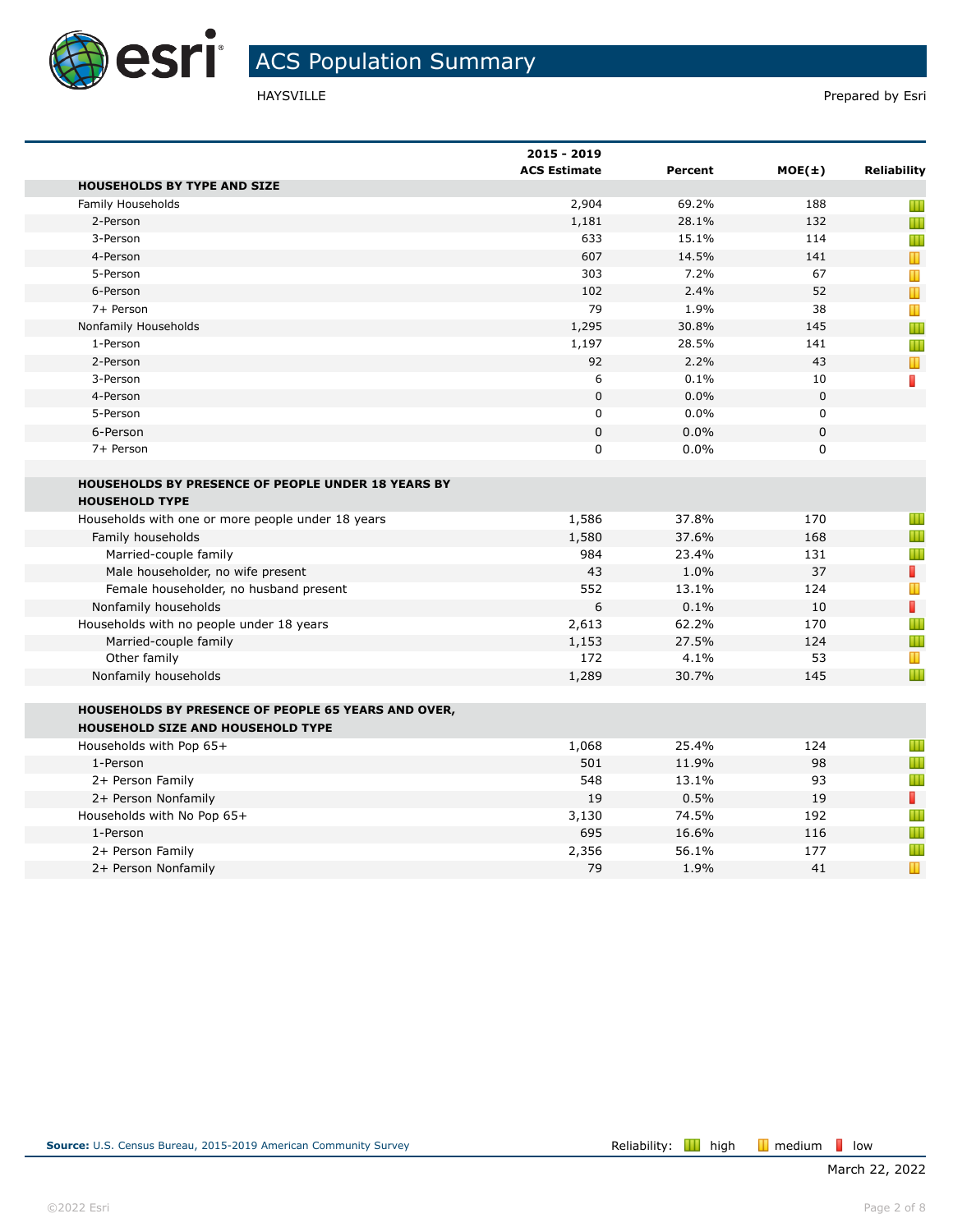

|                                                                 | 2015 - 2019         |              |                  |                    |
|-----------------------------------------------------------------|---------------------|--------------|------------------|--------------------|
|                                                                 | <b>ACS Estimate</b> | Percent      | $MOE(\pm)$       | <b>Reliability</b> |
| <b>POPULATION AGE 5+ YEARS BY LANGUAGE SPOKEN AT HOME</b>       |                     |              |                  |                    |
| AND ABILITY TO SPEAK ENGLISH                                    |                     |              |                  |                    |
| Total                                                           | 10,551              | 100.0%       | 656              | Ш                  |
| 5 to 17 years                                                   |                     |              |                  |                    |
| Speak only English                                              | 2,571               | 24.4%        | 352              | Ш                  |
| Speak Spanish                                                   | 27                  | 0.3%         | 46               | П                  |
| Speak English "very well" or "well"                             | 0                   | 0.0%         | 0                |                    |
| Speak English "not well"                                        | 27                  | 0.3%         | 46               | П                  |
| Speak English "not at all"                                      | 0                   | 0.0%         | 0                |                    |
| Speak other Indo-European languages                             | 20                  | 0.2%         | 35               | П                  |
| Speak English "very well" or "well"                             | 0                   | 0.0%         | $\mathbf 0$      |                    |
| Speak English "not well"                                        | 20                  | 0.2%         | 35               | П                  |
| Speak English "not at all"                                      | 0<br>$\bf 0$        | 0.0%<br>0.0% | 0<br>$\mathbf 0$ |                    |
| Speak Asian and Pacific Island languages                        |                     | 0.0%         |                  |                    |
| Speak English "very well" or "well"<br>Speak English "not well" | 0<br>0              | 0.0%         | 0<br>0           |                    |
| Speak English "not at all"                                      | 0                   | 0.0%         | 0                |                    |
| Speak other languages                                           | $\bf 0$             | 0.0%         | 0                |                    |
| Speak English "very well" or "well"                             | 0                   | 0.0%         | 0                |                    |
| Speak English "not well"                                        | 0                   | 0.0%         | 0                |                    |
| Speak English "not at all"                                      | 0                   | 0.0%         | 0                |                    |
| 18 to 64 years                                                  |                     |              |                  |                    |
| Speak only English                                              | 6,263               | 59.4%        | 370              |                    |
| Speak Spanish                                                   | 91                  | 0.9%         | 62               | Ш<br>п             |
| Speak English "very well" or "well"                             | 81                  | 0.8%         | 60               | П                  |
| Speak English "not well"                                        | 10                  | 0.1%         | 16               | П                  |
| Speak English "not at all"                                      | $\mathbf 0$         | 0.0%         | $\mathbf 0$      |                    |
| Speak other Indo-European languages                             | 16                  | 0.2%         | 16               | П                  |
| Speak English "very well" or "well"                             | 16                  | 0.2%         | 16               | П                  |
| Speak English "not well"                                        | $\bf 0$             | 0.0%         | $\mathbf 0$      |                    |
| Speak English "not at all"                                      | 0                   | 0.0%         | $\mathbf 0$      |                    |
| Speak Asian and Pacific Island languages                        | 65                  | 0.6%         | 68               | П                  |
| Speak English "very well" or "well"                             | 65                  | 0.6%         | 68               | П                  |
| Speak English "not well"                                        | $\bf 0$             | 0.0%         | 0                |                    |
| Speak English "not at all"                                      | 0                   | 0.0%         | 0                |                    |
| Speak other languages                                           | 0                   | 0.0%         | 0                |                    |
| Speak English "very well" or "well"                             | 0                   | 0.0%         | 0                |                    |
| Speak English "not well"                                        | $\mathbf 0$         | 0.0%         | 0                |                    |
| Speak English "not at all"                                      | 0                   | 0.0%         | 0                |                    |
| 65 years and over                                               |                     |              |                  |                    |
| Speak only English                                              | 1,458               | 13.8%        | 193              | ш                  |
| Speak Spanish                                                   | $\mathbf{1}$        | 0.0%         | 15               | П                  |
| Speak English "very well" or "well"                             | $\mathbf{1}$        | 0.0%         | 15               | П                  |
| Speak English "not well"                                        | $\pmb{0}$           | 0.0%         | 0                |                    |
| Speak English "not at all"                                      | 0                   | 0.0%         | 0                |                    |
| Speak other Indo-European languages                             | 11                  | 0.1%         | 17               | П                  |
| Speak English "very well" or "well"                             | 11                  | 0.1%         | 17               | П                  |
| Speak English "not well"                                        | $\mathbf 0$         | 0.0%         | $\mathbf 0$      |                    |
| Speak English "not at all"                                      | 0                   | 0.0%         | 0                |                    |
| Speak Asian and Pacific Island languages                        | 28                  | 0.3%         | 90               | П                  |
| Speak English "very well" or "well"                             | 4                   | 0.0%         | 21               | П                  |
| Speak English "not well"                                        | 24                  | 0.2%         | 78               | П                  |
| Speak English "not at all"                                      | 0                   | 0.0%         | 0                |                    |
| Speak other languages                                           | $\bf 0$             | 0.0%         | $\mathbf 0$      |                    |
| Speak English "very well" or "well"                             | 0                   | 0.0%         | 0                |                    |
| Speak English "not well"                                        | 0                   | 0.0%         | 0                |                    |
| Speak English "not at all"                                      | 0                   | 0.0%         | 0                |                    |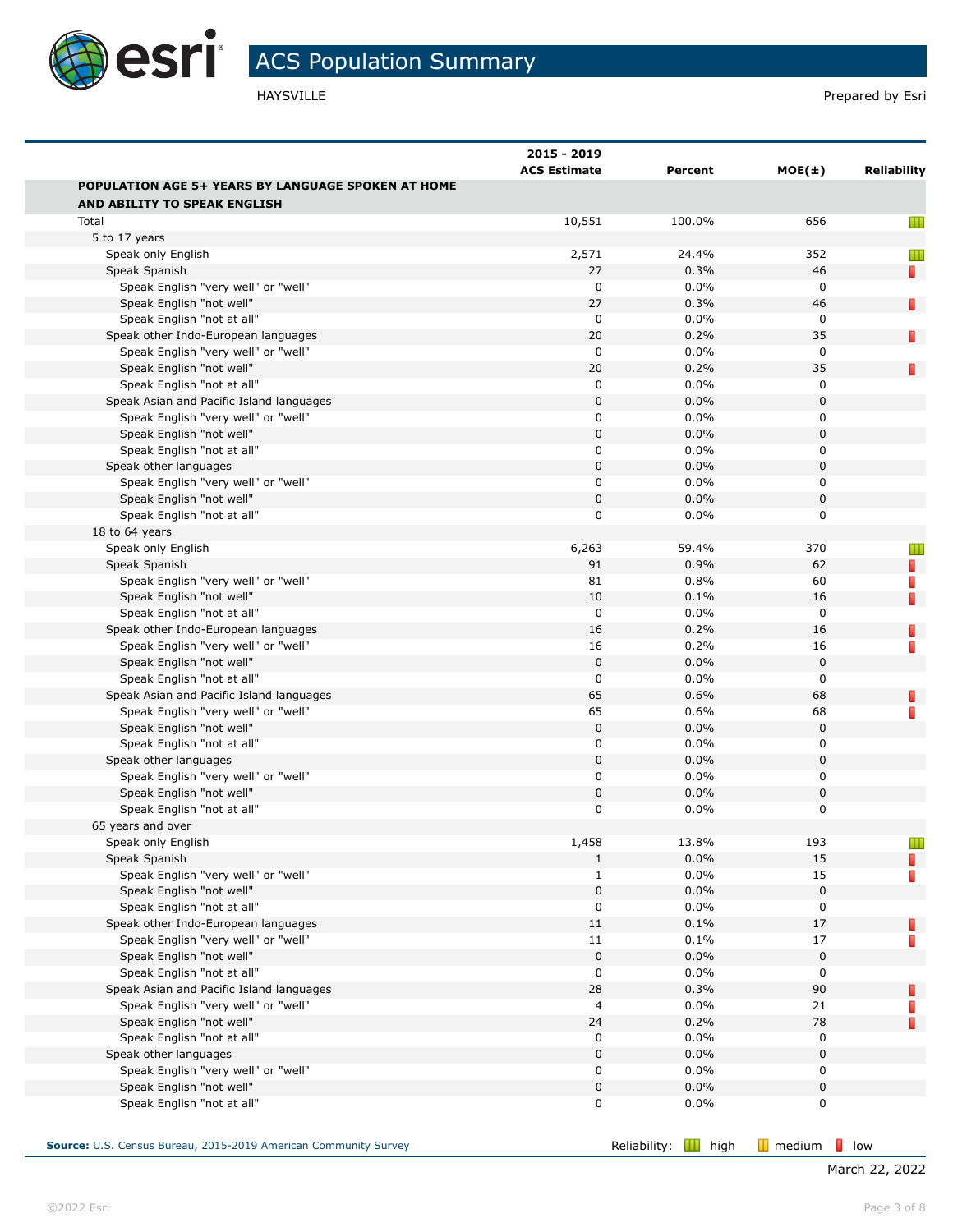

|                                                                                         | 2015 - 2019         |         |            |                    |
|-----------------------------------------------------------------------------------------|---------------------|---------|------------|--------------------|
|                                                                                         | <b>ACS Estimate</b> | Percent | $MOE(\pm)$ | <b>Reliability</b> |
| <b>WORKERS AGE 16+ YEARS BY PLACE OF WORK</b>                                           |                     |         |            |                    |
| Total                                                                                   | 5,212               | 100.0%  | 334        | Ш                  |
| Worked in state and in county of residence                                              | 4,958               | 95.1%   | 329        | Ш                  |
| Worked in state and outside county of residence                                         | 193                 | 3.7%    | 65         | T                  |
| Worked outside state of residence                                                       | 61                  | 1.2%    | 36         | T                  |
| SEX BY CLASS OF WORKER FOR THE CIVILIAN EMPLOYED POPULATION 16 YEARS<br><b>AND OVER</b> |                     |         |            |                    |
| Total:                                                                                  | 5,271               | 100.0%  | 331        |                    |
| Male:                                                                                   | 2,719               | 51.6%   | 212        | Ш                  |
| Employee of private company                                                             | 2,251               | 42.7%   | 196        | Ш                  |
|                                                                                         |                     |         |            | Ш                  |
| Self-employed in own incorporated business                                              | 15                  | 0.3%    | 13         | ı                  |
| Private not-for-profit wage and salary workers                                          | 13                  | 0.2%    | 17         | D                  |
| Local government workers                                                                | 235                 | 4.5%    | 88         | $\mathbf T$        |
| State government workers                                                                | 47                  | 0.9%    | 29         | Ш                  |
| Federal government workers                                                              | 66                  | 1.3%    | 35         | T                  |
| Self-employed in own not incorporated business workers                                  | 92                  | 1.7%    | 50         | T                  |
| Unpaid family workers                                                                   | $\mathbf 0$         | 0.0%    | 0          |                    |
| Female:                                                                                 | 2,552               | 48.4%   | 231        | Ш                  |
| Employee of private company                                                             | 1,731               | 32.8%   | 169        | Ш                  |
| Self-employed in own incorporated business                                              | 69                  | 1.3%    | 46         | I.                 |
| Private not-for-profit wage and salary workers                                          | 283                 | 5.4%    | 94         | $\mathbf T$        |
| Local government workers                                                                | 225                 | 4.3%    | 69         | Ш                  |
| State government workers                                                                | 136                 | 2.6%    | 76         | T                  |
| Federal government workers                                                              | 26                  | 0.5%    | 37         | П                  |
| Self-employed in own not incorporated business workers                                  | 83                  | 1.6%    | 58         | D                  |
| Unpaid family workers                                                                   | 0                   | 0.0%    | 0          |                    |
| POPULATION IN HOUSEHOLDS AND PRESENCE OF A COMPUTER                                     |                     |         |            |                    |
| Total                                                                                   | 11,213              | 100.0%  | 704        | Ш                  |
| Population <18 in Households                                                            | 3,310               | 29.5%   | 417        | Ш                  |
| Have a Computer                                                                         | 3,031               | 27.0%   | 344        | Ш                  |
| Have NO Computer                                                                        | 279                 | 2.5%    | 269        | П                  |
| Population 18-64 in Households                                                          | 6,434               | 57.4%   | 373        | Ш                  |
| Have a Computer                                                                         | 6,251               | 55.7%   | 376        | Ш                  |
| Have NO Computer                                                                        | 184                 | 1.6%    | 125        | D                  |
| Population 65+ in Households                                                            | 1,468               | 13.1%   | 190        | Ш                  |
| Have a Computer                                                                         | 1,002               | 8.9%    | 184        | Ш                  |
| Have NO Computer                                                                        | 466                 | 4.2%    | 113        | T                  |
| HOUSEHOLDS AND INTERNET SUBSCRIPTIONS                                                   |                     |         |            |                    |
|                                                                                         | 4,199               | 100.0%  | 202        | Ш                  |
| Total                                                                                   |                     |         |            |                    |
| With an Internet Subscription                                                           | 3,536               | 84.2%   | 205        | Ш                  |
| Dial-Up Alone                                                                           | $\pmb{0}$           | $0.0\%$ | 3          |                    |
| Broadband                                                                               | 3,020               | 71.9%   | 184        | Ш                  |
| Satellite Service                                                                       | 184                 | 4.4%    | 60         | Ш                  |
| Other Service                                                                           | 26                  | 0.6%    | 26         | П                  |
| Internet Access with no Subscription                                                    | 41                  | 1.0%    | 24         | Ш                  |
| With No Internet Access                                                                 | 622                 | 14.8%   | 137        | Ш                  |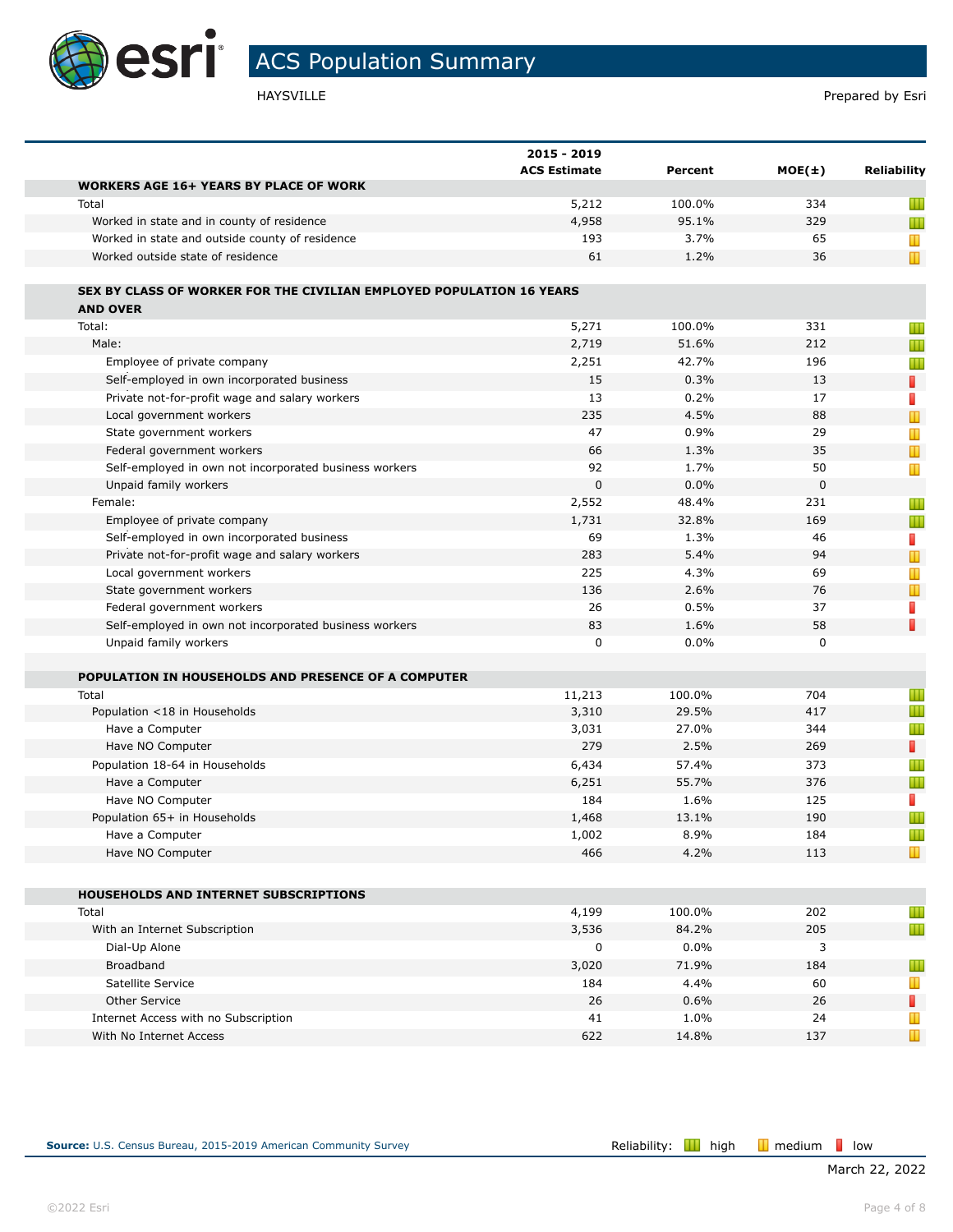

|                                                                               | 2015 - 2019         |                |            |                    |
|-------------------------------------------------------------------------------|---------------------|----------------|------------|--------------------|
|                                                                               | <b>ACS Estimate</b> | Percent        | $MOE(\pm)$ | <b>Reliability</b> |
| <b>WORKERS AGE 16+ YEARS BY MEANS OF TRANSPORTATION</b><br><b>TO WORK</b>     |                     |                |            |                    |
| Total                                                                         | 5,212               | 100.0%         | 334        | Ш                  |
| Drove alone                                                                   | 4,578               | 87.8%          | 304        | Ш                  |
| Carpooled                                                                     | 210                 | 4.0%           | 60         | Т                  |
| Public transportation (excluding taxicab)                                     | 17                  | 0.3%           | 22         | П                  |
| Bus or trolley bus                                                            | 17                  | 0.3%           | 22         | П                  |
| Light rail, streetcar or trolley                                              | 0                   | 0.0%           | 0          |                    |
| Subway or elevated                                                            | 0                   | 0.0%           | 0          |                    |
| Long-distance/Commuter Train                                                  | $\mathbf 0$         | 0.0%           | 0          |                    |
| Ferryboat                                                                     | 0                   | 0.0%           | 0          |                    |
| Taxicab                                                                       | $\mathbf 0$         | 0.0%           | 0          |                    |
| Motorcycle                                                                    | $\mathbf 0$         | 0.0%           | 0          |                    |
| Bicycle                                                                       | 93                  | 1.8%           | 78         | П                  |
| Walked                                                                        | 155                 | 3.0%           | 78         | Т                  |
| Other means                                                                   | 33                  | 0.6%           | 38         | П                  |
| Worked at home                                                                | 128                 | 2.5%           | 57         | Ш                  |
|                                                                               |                     |                |            |                    |
| <b>WORKERS AGE 16+ YEARS (WHO DID NOT WORK FROM HOME)</b>                     |                     |                |            |                    |
| <b>BY TRAVEL TIME TO WORK</b>                                                 |                     |                |            |                    |
| Total                                                                         | 5,085               | 100.0%         | 325        | Ш                  |
| Less than 5 minutes                                                           | 213                 | 4.2%           | 94         | Ш                  |
| 5 to 9 minutes                                                                | 590                 | 11.6%          | 120        | Т                  |
| 10 to 14 minutes                                                              | 427                 | 8.4%           | 78         | Ш                  |
| 15 to 19 minutes                                                              | 1,001               | 19.7%          | 179        |                    |
| 20 to 24 minutes                                                              |                     | 24.3%          | 148        | Ш                  |
| 25 to 29 minutes                                                              | 1,238<br>541        | 10.6%          | 97         | Ш                  |
|                                                                               |                     |                |            | Ш                  |
| 30 to 34 minutes                                                              | 637                 | 12.5%          | 114        | Ш                  |
| 35 to 39 minutes                                                              | 56                  | 1.1%           | 36         | Т                  |
| 40 to 44 minutes                                                              | 92                  | 1.8%           | 42         | Ш                  |
| 45 to 59 minutes                                                              | 107                 | 2.1%           | 53         | Т                  |
| 60 to 89 minutes                                                              | 73                  | 1.4%           | 57         | П                  |
| 90 or more minutes                                                            | 109                 | 2.1%           | 38         | Ш                  |
|                                                                               |                     |                |            |                    |
| Average Travel Time to Work (in minutes)                                      | N/A                 |                | N/A        | Γ                  |
|                                                                               |                     |                |            |                    |
| FEMALES AGE 20-64 YEARS BY AGE OF OWN CHILDREN AND EMPLOYMENT STATUS<br>Total | 3,266               | 100.0%         | 250        |                    |
| Own children under 6 years only                                               | 240                 | 7.3%           | 68         | Ш<br>Ш             |
| In labor force                                                                | 191                 | 5.8%           | 62         | Т                  |
| Not in labor force                                                            | 49                  | 1.5%           | 32         | T                  |
| Own children under 6 years and 6 to 17 years                                  | 308                 | 9.4%           | 99         | T                  |
| In labor force                                                                | 242                 | 7.4%           | 91         | $\mathbb T$        |
| Not in labor force                                                            | 66                  | 2.0%           | 48         | T                  |
| Own children 6 to 17 years only                                               | 889                 | 27.2%          | 124        | Ш                  |
| In labor force                                                                | 688                 | 21.1%          | 105        | Ш                  |
| Not in labor force                                                            | 202                 | 6.2%           | 78         | $\mathbf{r}$       |
| No own children under 18 years                                                | 1,829               | 56.0%          | 203        | Ш                  |
| In labor force<br>Not in labor force                                          | 1,268<br>561        | 38.8%<br>17.2% | 179<br>127 | Ш                  |
|                                                                               |                     |                |            | T                  |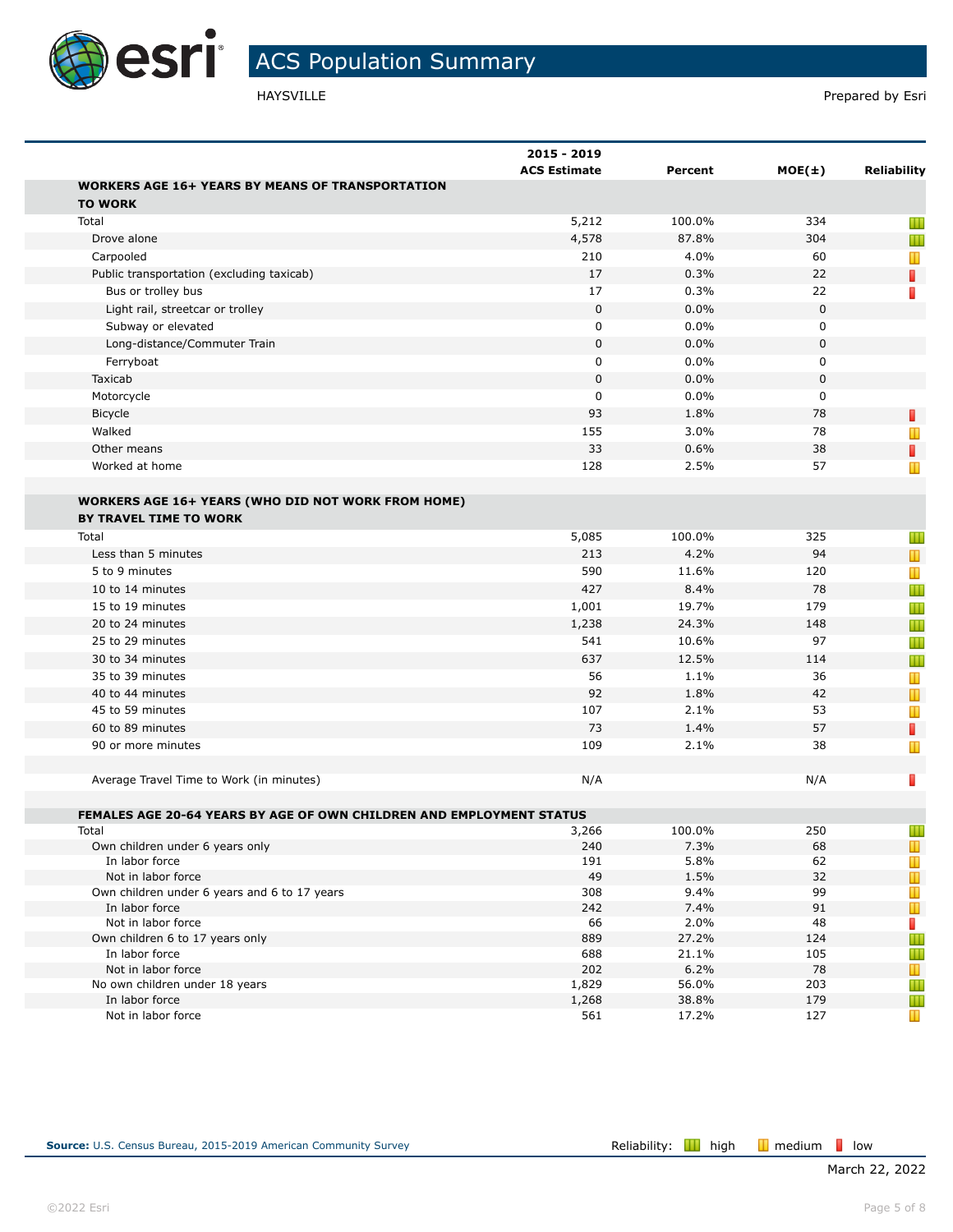

|                                                                    | 2015 - 2019<br><b>ACS Estimate</b> | Percent | $MOE(\pm)$  | <b>Reliability</b>             |
|--------------------------------------------------------------------|------------------------------------|---------|-------------|--------------------------------|
| <b>CIVILIAN NONINSTITUTIONALIZED POPULATION BY AGE &amp; TYPES</b> |                                    |         |             |                                |
| OF HEALTH INSURANCE COVERAGE                                       |                                    |         |             |                                |
| Total                                                              | 11,196                             | 100.0%  | 703         | Ш                              |
| Under 19 years:                                                    | 3,428                              | 30.6%   | 420         | Ш                              |
| One Type of Health Insurance:                                      | 2,997                              | 26.8%   | 403         | Ш                              |
| Employer-Based Health Ins Only                                     | 1,737                              | 15.5%   | 242         | Ш                              |
| Direct-Purchase Health Ins Only                                    | 77                                 | 0.7%    | 65          | T,                             |
| Medicare Coverage Only                                             | $\mathbf{1}$                       | 0.0%    | 6           | П                              |
| Medicaid Coverage Only                                             | 1,169                              | 10.4%   | 335         | Ш                              |
| TRICARE/Military Hith Cov Only                                     | 12                                 | 0.1%    | 19          | П                              |
| VA Health Care Only                                                | 0                                  | 0.0%    | 0           |                                |
| 2+ Types of Health Insurance                                       | 281                                | 2.5%    | 85          | Т                              |
| No Health Insurance Coverage                                       | 150                                | 1.3%    | 86          | Ш                              |
| 19 to 34 years:                                                    | 2,303                              | 20.6%   | 256         | Ш                              |
| One Type of Health Insurance:                                      | 1,819                              | 16.2%   | 220         | Ш                              |
| Employer-Based Health Ins Only                                     | 1,467                              | 13.1%   | 211         | Ш                              |
| Direct-Purchase Health Ins Only                                    | 126                                | 1.1%    | 56          | T                              |
| Medicare Coverage Only                                             | $\mathbf{0}$                       | 0.0%    | $\mathbf 0$ |                                |
| Medicaid Coverage Only                                             | 194                                | 1.7%    | 108         | Ш                              |
| TRICARE/Military Hlth Cov Only                                     | 32                                 | 0.3%    | 40          | П                              |
| VA Health Care Only                                                | 0                                  | $0.0\%$ | 0           |                                |
| 2+ Types of Health Insurance                                       | 154                                | 1.4%    | 59          | T                              |
| No Health Insurance Coverage                                       | 330                                | 2.9%    | 130         | T                              |
| 35 to 64 years:                                                    | 3,997                              | 35.7%   | 284         | Ш                              |
| One Type of Health Insurance:                                      | 3,322                              | 29.7%   | 250         | Ш                              |
| Employer-Based Health Ins Only                                     | 2,932                              | 26.2%   | 246         | Ш                              |
| Direct-Purchase Health Ins Only                                    | 187                                | 1.7%    | 90          | T                              |
| Medicare Coverage Only                                             | 100                                | 0.9%    | 66          | П                              |
| Medicaid Coverage Only                                             | 72                                 | 0.6%    | 50          | П                              |
| TRICARE/Military Hith Cov Only                                     | 29                                 | 0.3%    | 31          | П                              |
| VA Health Care Only                                                | 1                                  | 0.0%    | 11          | П                              |
| 2+ Types of Health Insurance                                       | 393                                | 3.5%    | 95          | $\mathbf{r}$                   |
| No Health Insurance Coverage                                       | 282                                | 2.5%    | 93          | T                              |
| $65+$ years:                                                       | 1,468                              | 13.1%   | 190         | Ш                              |
| One Type of Health Insurance:                                      | 426                                | 3.8%    | 86          | T                              |
| Employer-Based Health Ins Only                                     | $\mathbf 0$                        | 0.0%    | 1           |                                |
| Direct-Purchase Health Ins Only                                    | 20                                 | 0.2%    | 20          | T,                             |
| Medicare Coverage Only                                             | 406                                | 3.6%    | 84          | $\mathbf{\mathbf{\mathsf{u}}}$ |
| TRICARE/Military Hith Cov Only                                     | 0                                  | 0.0%    | $\Omega$    |                                |
| VA Health Care Only                                                | $\mathbf 0$                        | $0.0\%$ | $\mathbf 0$ |                                |
| 2+ Types of Health Insurance:                                      | 1,042                              | 9.3%    | 181         | Ш                              |
| Employer-Based & Direct-Purchase Health Insurance                  | 0                                  | 0.0%    | 0           |                                |
| Employer-Based Health & Medicare Insurance                         | 119                                | 1.1%    | 59          | Ш                              |
| Direct-Purchase Health & Medicare Insurance                        | 501                                | 4.5%    | 140         | $\mathbf{L}$                   |
| Medicare & Medicaid Coverage                                       | 37                                 | 0.3%    | 37          | П                              |
| Other Private Health Insurance Combos                              | $\mathbf 0$                        | $0.0\%$ | 0           |                                |
| Other Public Health Insurance Combos                               | 100                                | 0.9%    | 72          | ш                              |
| Other Health Insurance Combinations                                | 285                                | 2.5%    | 84          | Ш                              |
| No Health Insurance Coverage                                       | 0                                  | 0.0%    | 0           |                                |
|                                                                    |                                    |         |             |                                |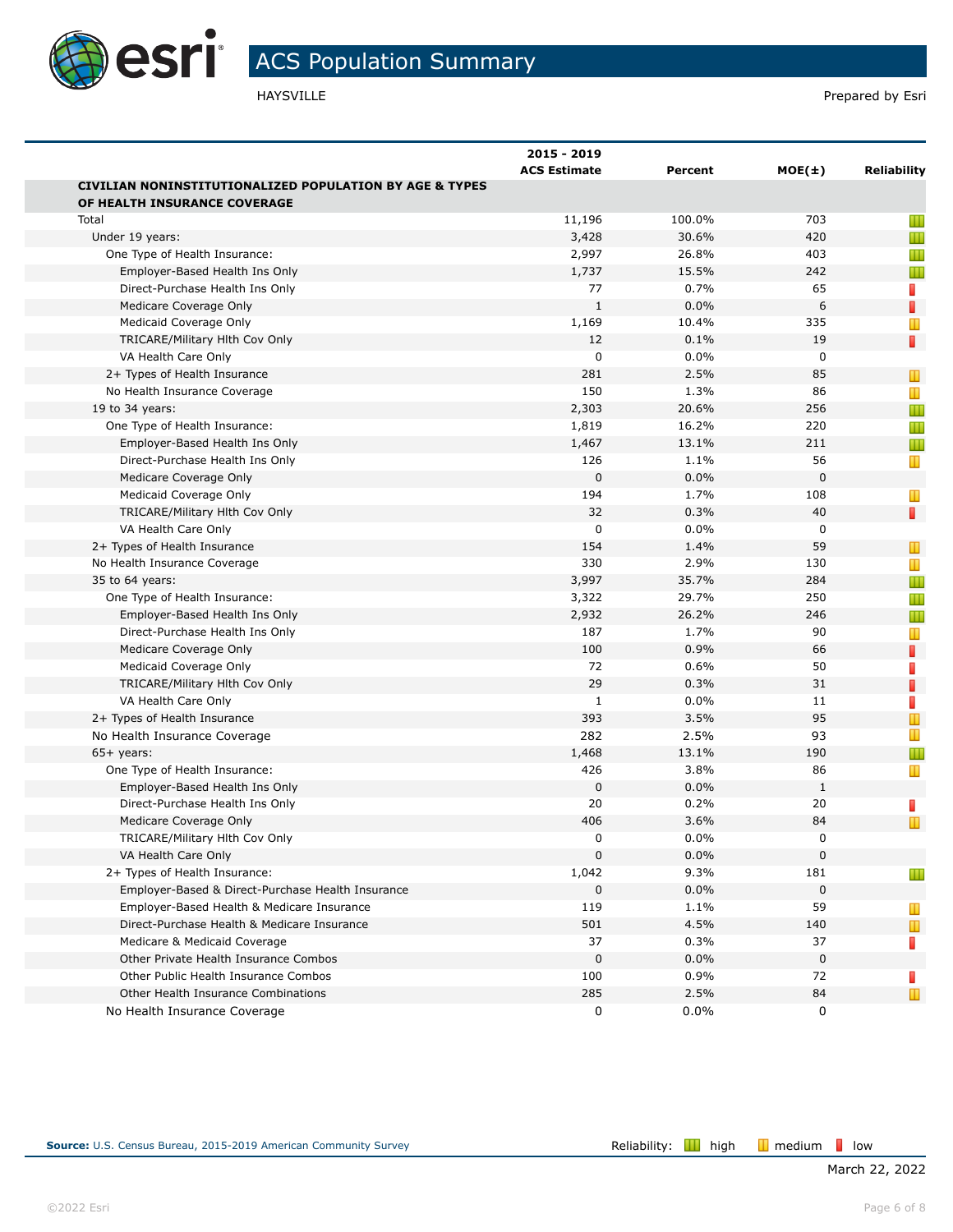

|                                                                        | 2015 - 2019<br><b>ACS Estimate</b> | Percent | $MOE(\pm)$   | Reliability  |
|------------------------------------------------------------------------|------------------------------------|---------|--------------|--------------|
| POPULATION BY RATIO OF INCOME TO POVERTY LEVEL                         |                                    |         |              |              |
| Total                                                                  | 11,093                             | 100.0%  | 703          | Ш            |
| Under .50                                                              | 274                                | 2.5%    | 188          | T.           |
| .50 to .99                                                             | 845                                | 7.6%    | 367          | Ш            |
| 1.00 to 1.24                                                           | 700                                | 6.3%    | 207          | T            |
| 1.25 to 1.49                                                           | 738                                | 6.7%    | 317          | Ш            |
| 1.50 to 1.84                                                           | 692                                | 6.2%    | 229          | $\mathbb T$  |
| 1.85 to 1.99                                                           | 288                                | 2.6%    | 79           | Ш            |
| 2.00 and over                                                          | 7,558                              | 68.1%   | 552          | Ш            |
| <b>CIVILIAN POPULATION AGE 18 OR OLDER BY VETERAN STATUS</b>           |                                    |         |              |              |
| Total                                                                  | 7,916                              | 100.0%  | 402          | Ш            |
| Veteran                                                                | 731                                | 9.2%    | 115          | Ш            |
| Nonveteran                                                             | 7,185                              | 90.8%   | 380          | Ш            |
| Male                                                                   | 3,635                              | 45.9%   | 246          | Ш            |
| Veteran                                                                | 680                                | 8.6%    | 114          | Ш            |
| Nonveteran                                                             | 2,955                              | 37.3%   | 225          | Ш            |
| Female                                                                 | 4,281                              | 54.1%   | 275          | Ш            |
| Veteran                                                                | 51                                 | 0.6%    | 52           | П            |
| Nonveteran                                                             | 4,230                              | 53.4%   | 275          | Ш            |
| <b>CIVILIAN VETERANS AGE 18 OR OLDER BY PERIOD OF</b>                  |                                    |         |              |              |
| <b>MILITARY SERVICE</b>                                                |                                    |         |              |              |
| Total                                                                  | 731                                | 100.0%  | 115          | Ш            |
| Gulf War (9/01 or later), no Gulf War (8/90 to 8/01), no Vietnam Era   | 140                                | 19.2%   | 44           | $\mathbf T$  |
| Gulf War (9/01 or later) and Gulf War (8/90 to 8/01), no Vietnam Era   | 62                                 | 8.5%    | 36           | Ш            |
| Gulf War (9/01 or later), and Gulf War (8/90 to 8/01), and Vietnam Era | $\mathbf 0$                        | 0.0%    | 0            |              |
| Gulf War (8/90 to 8/01), no Vietnam Era                                | 72                                 | 9.8%    | 49           | П            |
| Gulf War (8/90 to 8/01) and Vietnam Era                                | $\mathbf 0$                        | 0.0%    | 0            |              |
| Vietnam Era, no Korean War, no World War II                            | 154                                | 21.1%   | 50           | Ш            |
| Vietnam Era and Korean War, no World War II                            | 32                                 | 4.4%    | 19           | T            |
| Vietnam Era and Korean War and World War II                            | 0                                  | 0.0%    | 0            |              |
| Korean War, no Vietnam Era, no World War II                            | 90                                 | 12.3%   | 69           | П            |
| Korean War and World War II, no Vietnam Era                            | 0                                  | $0.0\%$ | 0            |              |
| World War II, no Korean War, no Vietnam Era                            | 15                                 | 2.1%    | 15           | П            |
| Between Gulf War and Vietnam Era only                                  | 118                                | 16.1%   | 54           | Ш            |
| Between Vietnam Era and Korean War only                                | 48                                 | 6.6%    | 32           | П            |
| Between Korean War and World War II only                               | 0                                  | 0.0%    | $\mathbf{1}$ |              |
| Pre-World War II only                                                  | 0                                  | $0.0\%$ | 0            |              |
| <b>HOUSEHOLDS BY POVERTY STATUS</b>                                    |                                    |         |              |              |
| Total                                                                  | 4,199                              | 100.0%  | 202          | Ш            |
| Income in the past 12 months below poverty level                       | 384                                | 9.1%    | 124          | T            |
| Married-couple family                                                  | 102                                | 2.4%    | 79           | П            |
| Other family - male householder (no wife present)                      | 10                                 | 0.2%    | 16           | П            |
| Other family - female householder (no husband present)                 | 100                                | 2.4%    | 75           |              |
| Nonfamily household - male householder                                 | 63                                 | 1.5%    | 31           | ш<br>Ш       |
| Nonfamily household - female householder                               | 109                                | 2.6%    | 57           |              |
| Income in the past 12 months at or above poverty level                 | 3,815                              | 90.9%   | 200          | T            |
|                                                                        |                                    | 48.5%   |              | Ш            |
| Married-couple family                                                  | 2,035                              | 2.6%    | 150          | Ш            |
| Other family - male householder (no wife present)                      | 110<br>547                         | 13.0%   | 52<br>110    | $\mathbf{T}$ |
| Other family - female householder (no husband present)                 |                                    |         |              | T            |
| Nonfamily household - male householder                                 | 546                                | 13.0%   | 92           | Ш            |
| Nonfamily household - female householder                               | 577                                | 13.7%   | 117          | T            |